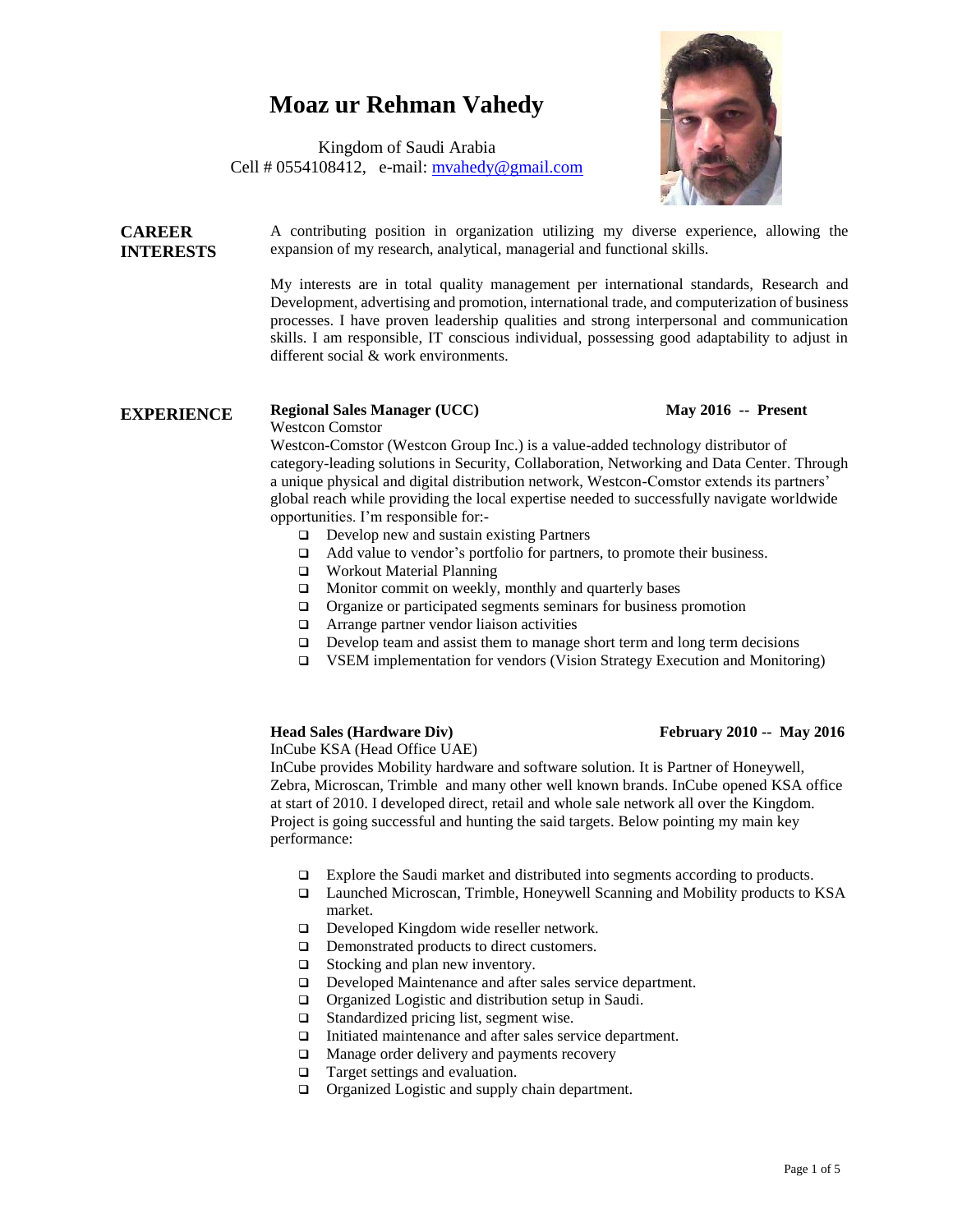### **Manager Sourcing and Procurement January 2006 -- August 2009**

MultiSourcing Private Limited Pakistan office: Suit # 16, Abuzar Tower, Faisal Town Lahore, Pakistan UAE office: Apartment # 503, Burj Alkhaleej, near Rohtana Hotel, Sharjah. China office: Suite # 205, Unit 3, Building 14, ZhaoHuiXinCun, Yiwu Zhejiang Province

MultiSourcing is a private limited firm with multinational network.

I source companies international sourcing which required to Asian , Gulf and European markets.

- Explore and develop new local and foreign buyers and Sources
- $\Box$  Source, prototype and analyze behaviors of products to make it long term and beneficent for buyer and source.
- □ Evaluate and establish vendors to fulfill client's requirements.
- Plan Time and Action Calendars with vendors to fulfill in-time delivery of ordered goods.
- Development of project work plans, financial resources allocation, and task/time management.
- $\Box$  Quality assurance of the final product per client's QA standards prior to the delivery.
- Issue resolution through coordinating efforts among multiple internal teams as well as the vendor and the client.
- □ Assist buyers by providing market products and updates about new market trends.
- Along all above monitor organizational cost and benefit.

### Senior Merchandiser (Div Head) **Oct 2002 -- January 2006**

WTN – World Trade Net, Rashida Heights, 14th km Multan Road, Multan Road Lahore

Worked at key role job of Merchandising department:

- $\Box$  Monitor and manage all Purchase orders at buying house.
- $\Box$  Source, prototype and analyze behaviors of knitted or woven fabrics, trims and garments.
- Evaluate and establish vendors to fulfill client's requirements.
- $\Box$  Run independently own production factory.
- Plan Time and Action Calendars with vendors and own production facility to fulfill in-time delivery of ordered goods.
- Development of project work plans, resource allocation, and task/time management.
- $\Box$  Quality assurance of the final product per client's QA standards prior to the delivery.
- Issue resolution through coordinating efforts among multiple internal teams as well as the vendor and the client.
- $\Box$  Assist buyers by providing market products and updates about new market trends.
- **I** Monitor or work out delivery modes of orders.
- □ Evaluate and conduct juniors training and development towards lake areas.

## **Marketing Director March 2001 – Sep. 2002**

Masslinks,

39 Commercial Plaza, 3rd Floor, Cavalry Ground Lahore

This was my own initiate towards IT. I managed all processes and requirements of an Internet solution organization.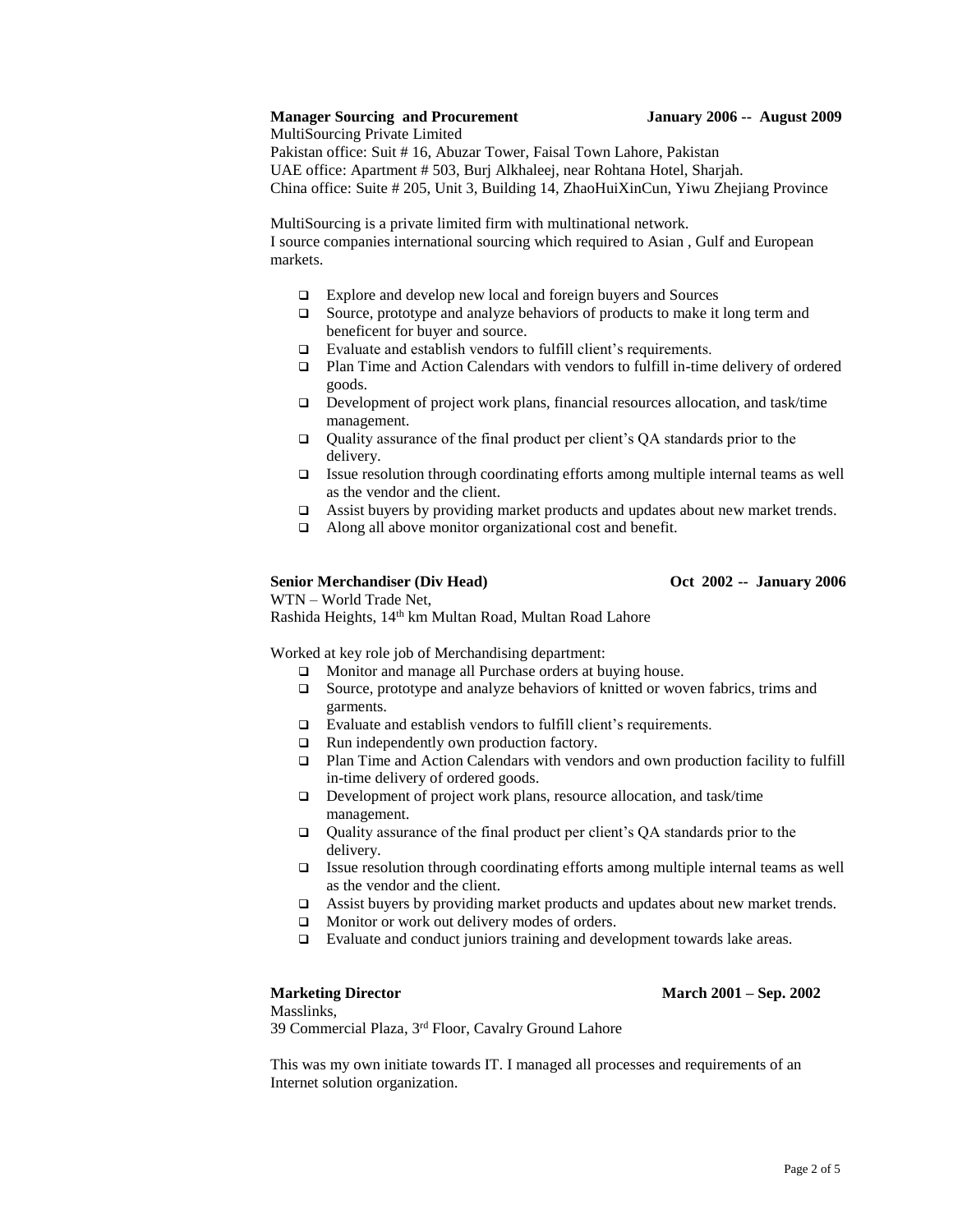- **Provide Internet solution and services through different portals like** [www.Lahorebazaar.com,](http://www.lahorebazaar.com/) [www.dealinn.com,](http://www.dealinn.com/) [www.pakistantradezone.com.](http://www.pakistantradezone.com/)
- □ Domain name registration, web development and web hosting services.
- □ Source new market and channels
- Allocate Task to Departments
- Develop information sources for portals
- Develop business through advertising and medium sources.
- **I** Monitor and Control running expenses.

### **Merchandising Manager July 1999 – Feb 2001**

MAC Enterprises

39 Commercial Plaza, 3rd Floor, Cavalry Ground, Lahore, Pakistan

MAC Enterprises is a buying house, my performed responsibilities mentioned below:-

- Develop new buyers and carry on with existing ones.
- Allocate Projects, Tasks and Accounts to management.
- Maintain OBP (Order Booking Position)
- □ Contribute management to solve running problems.
- □ Plan Time and Action Calendars.
- □ Follow-up and finalize pending or problem areas.
- □ Train newcomers and working teem for general and manufacturing processes.
- $\Box$  Emphasize to develop R & D procedures.
- $\Box$  Implemented Internal & External document information and confirmations.
- $\Box$  Conduct Training of entry level employees in the manufacturing process
- □ Source, prototype and analyze behaviors of knitted or woven fabrics, trims and garments.
- □ Evaluate and establish vendors to fulfill client's requirements.
- Plan Time and Action Calendars with vendors to fulfill in-time delivery of ordered goods.
- $\Box$  Development of project work plans, financial resources allocation, and task/time management.
- $\Box$  Quality assurance of the final product per client's QA standards prior to the delivery.
- □ Assist buyers by providing market products and updates about new market trends.
- □ Along all above monitored and control office and running expenses.

**Senior Merchandiser & Div. Head September 1996 – August 1999**

Shahkam Industries - (A Composite knitwear unit) 23 km Multan Road, Lahore, Pakistan

- $\Box$  Extensive rotation within the organization to understand the business operations and methodologies.
- **I** Merchandised and facilitated buvers.
- Assigned tasks and manage work through my merchandising division.
- □ Managed group of merchandisers to successfully furnish orders for allocated accounts.
- $\Box$  Developed R & D procedures to explore new venues for knitwear technology.
- Developed efficient computer based costing procedures.
- $\Box$  Extensive experience in yarn dyed programs for various fabrics including feeder, striper jacquard and more.
- Development expert for fabrics, trims, knit-downs, garments, embroideries and printings.
- Planed Time and Action Calendar to deliver developments and bulk orders.
- $\Box$  Training of entry level employees in the manufacturing process.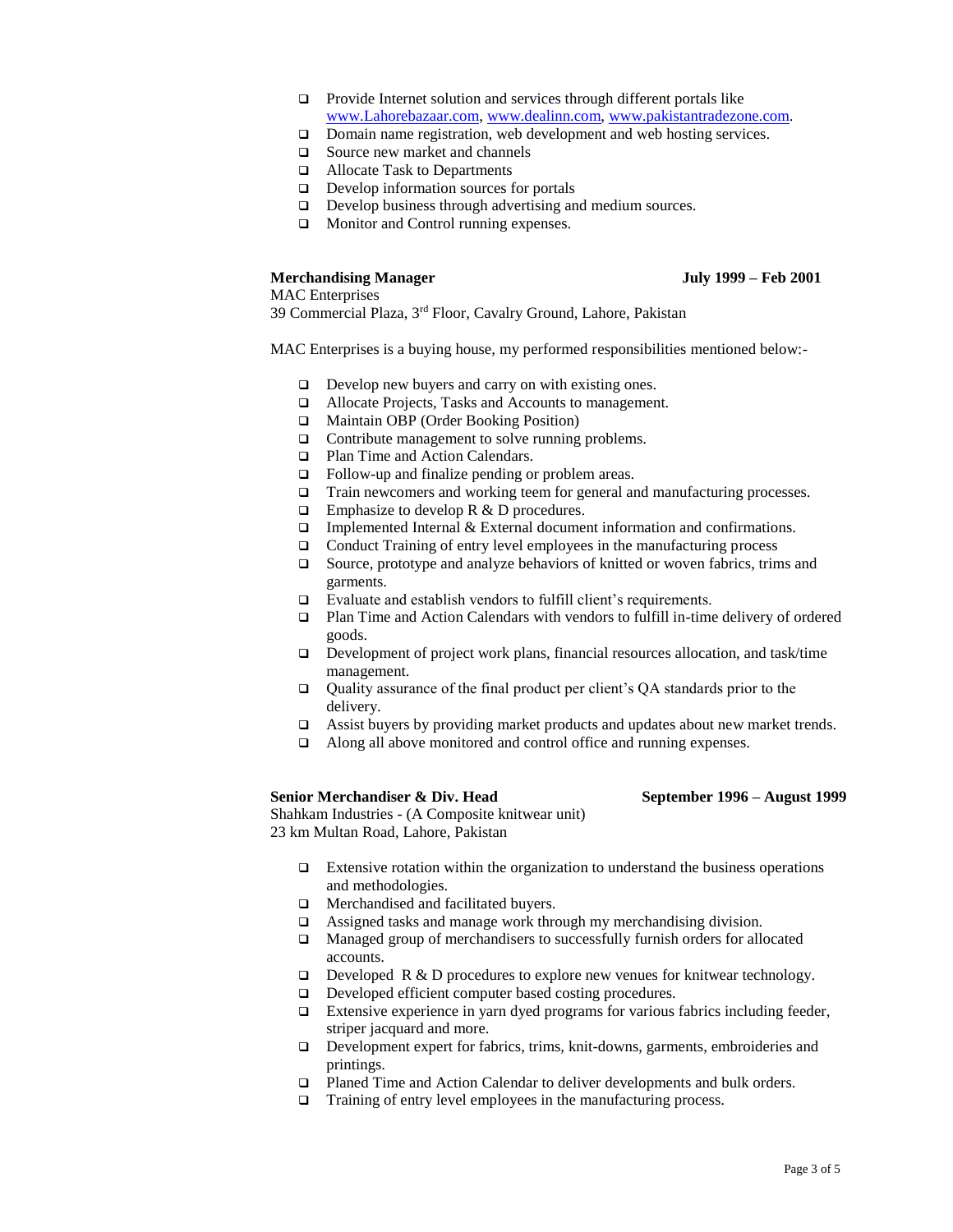### **Research Associate July 1991 – June 1995**

Gallup – Business Research Buru Affiliated with Gallup International 64, K/1 Model Town, Lahore, Pakistan

Gallup BRB is a leading international market research organization. During my college studies I worked with Gallup for different Product launchings and research projects. My job was although part time but versatile, which vary according to product and services secondly it was task oriented coz my main concern was study.

I worked with Gallup as following:-

- Allocate target people or area as per client's product or segment.
- □ Monitor sample distribution before product launching
- Make questioner with clients concerns about his product, service or interest.
- □ Collect comments from sample users and compile report to improve product features or find out products pros and cons as per users point of view.

Above jobs I performed mainly for launching of Procter and Gambles products like Oil of Olay, Rejoice shampoo, Head & Shoulder shampoo. Gillet's products and for Visa and Master cards.

I was also honorary Mystery Verifier from Gallup for KFC to evaluate their internal environment, services and products.